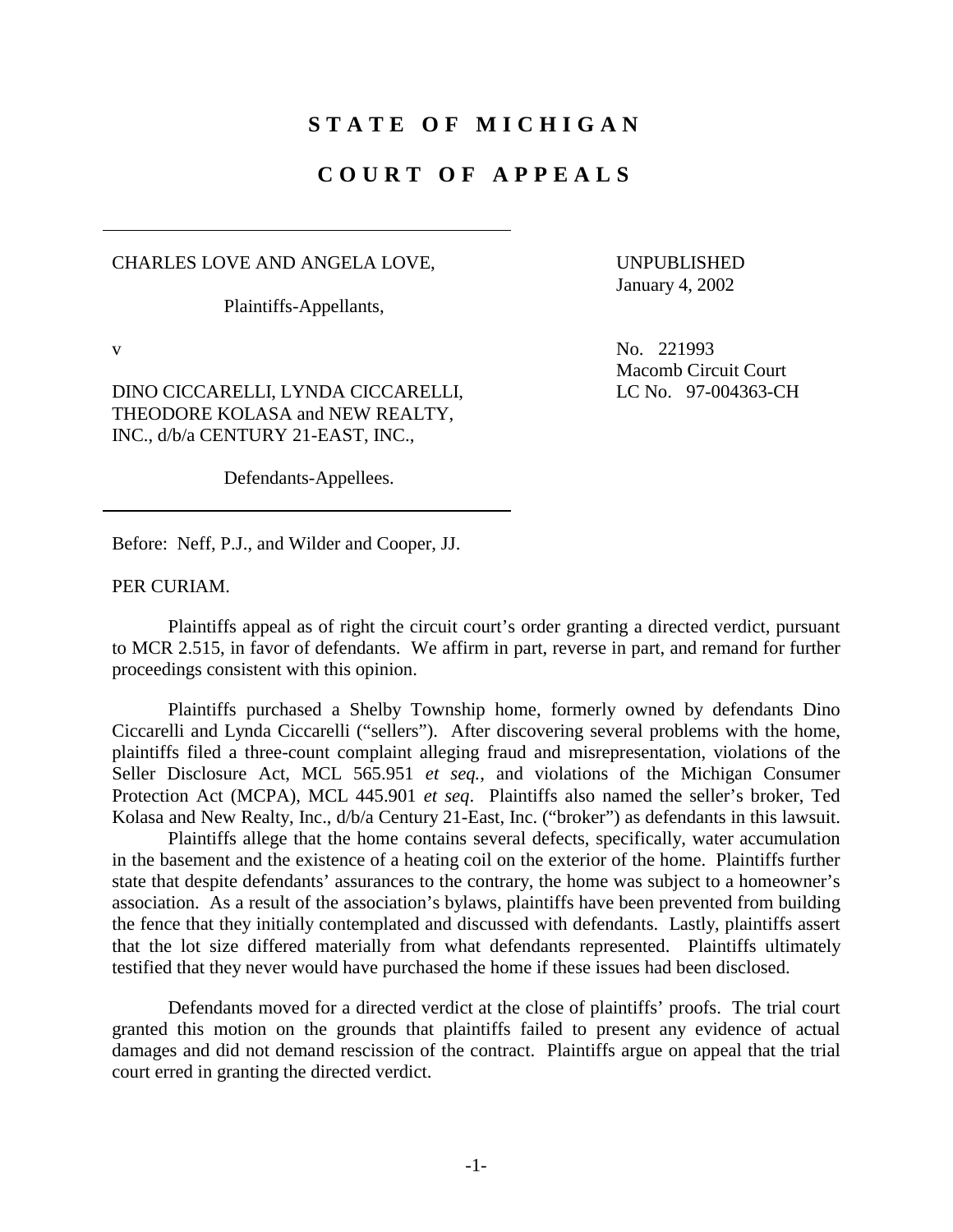A trial court's grant or denial of a directed verdict is reviewed de novo. *Tobin v Providence Hosp*, 244 Mich App 626, 642; 624 NW2d 548 (2001). "When reviewing a motion for a directed verdict, the evidence and all reasonable inferences from that evidence are reviewed in a light most favorable to the nonmoving party." *Chambers v Trettco, Inc*, 244 Mich App 614, 621; 624 NW2d 543 (2001). A directed verdict is only appropriate if no material question of fact remains that could lead reasonable minds to disagree. *Moll v Abbott Laboratories*, 444 Mich 1, 26, n 36; 506 NW2d 816 (1993).

I

 of their complaint. Plaintiffs also made a general demand for "other equitable and proper relief." We find that plaintiffs' action in fraud was not foreclosed by a failure to specifically demand relief in the form of rescission. In fact, plaintiffs did "elect to rescind" in the fraud count Further, trial court has broad discretion to grant relief, supported by the evidence, even if such relief was not demanded in the pleadings. MCR 2.601(A). Therefore, the trial court erred in granting a directed verdict on the basis that plaintiffs did not specifically demand rescission.

 damages. Generally where a plaintiff, as here, asserts a remedy based in damages, recovery is for plaintiffs to establish some legal injury by alleging that they have been wrongfully deprived Additionally, plaintiffs' action in fraud was not foreclosed by their lack of proof of actual not allowed unless actual damage is proven. *Dehring v Northern Michigan Exploration Co,* 104 Mich App 300, 309; 304 NW2d 560 (1981). However, where a plaintiff seeks rescission due to fraud, evidence of monetary damage is not necessarily required. *Id*. at 313. Rather, it is enough of certain property due to defendants' misrepresentations without setting forth in detail the extent of the damage. *Id*. at 311. Like *Dehring*, plaintiffs established injury sufficient for rescission, through testimony that they would not have purchased the home had they known of the alleged defective conditions or property restrictions.

 the decision if the trial court reached the correct result for the wrong reason. *Norris v State Farm*  Although we find that the trial court erred in granting a directed verdict for plaintiffs' failure to specifically demand rescission or prove monetary damages, there is no need to reverse *Fire & Casualty Co*, 229 Mich App 231, 240; 581 NW2d 746 (1998). Therefore, we must determine whether plaintiffs established a prima facie case of fraud to overcome the directed verdict. *Wilkinson v Lee,* 463 Mich 388, 391; 617 NW2d 305 (2000).

To establish a claim of fraudulent misrepresentation, plaintiffs must prove:

 (4) the defendant made the representation with the intention that the plaintiff (1) the defendant made a material representation; (2) the representation was false; (3) when the defendant made the representation, the defendant knew that it was false, or made it recklessly, without knowledge of its truth as a positive assertion; would act upon it; (5) the plaintiff acted in reliance upon it; and (6) the plaintiff suffered damage. [*M&D, Inc v McConkey*, 231 Mich App 22, 27; 585 NW2d 33 (1998).]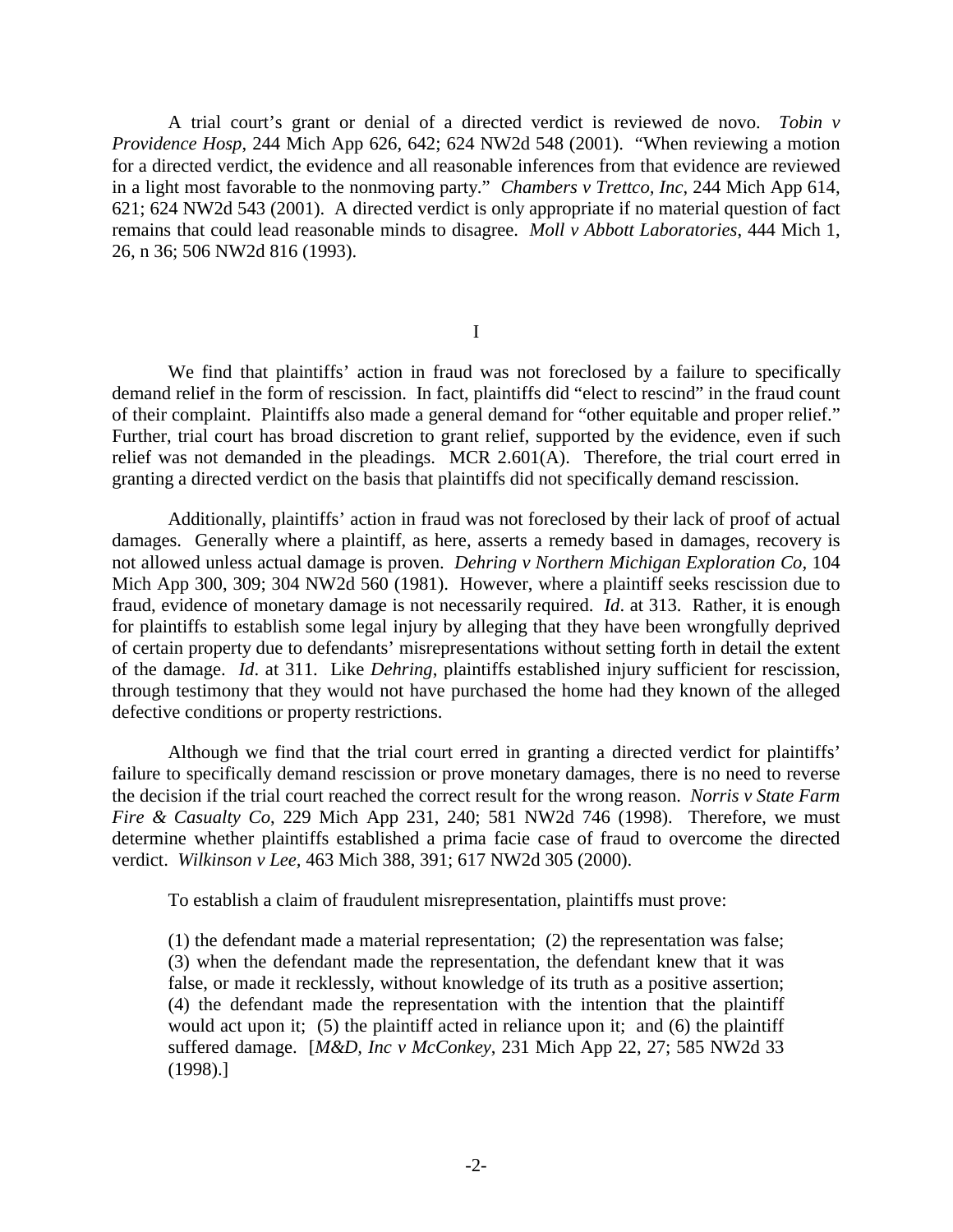Plaintiffs first argue that defendants fraudulently represented the size of the lot. the size of the property. Moreover, the survey completed for plaintiffs' mortgage company also confirmed the lot size as represented by defendants. Plaintiffs themselves admitted that they had Apparently, the discrepancy in the lot size was discovered when plaintiffs had a stake survey completed after they had moved into the home. However, plaintiffs presented no evidence showing that defendants knew of this discrepancy. In fact, all evidence points to the contrary. Defendants reasonably relied on the publicly recorded lot size when they informed plaintiffs of no reason to believe that the recorded land description was incorrect. Thus, plaintiffs have failed to establish that defendants knew the lot information was inaccurate or that they acted with the intent to defraud plaintiffs.

Plaintiffs also claim that defendants fraudulently indicated that there had been no evidence of water in the basement. However, the evidence of the water damage consisted of photographs taken in early 1999, and plaintiffs admitted that they first noticed the problem in the spring of 1996. We do not see how a reasonable person could infer that these pictures accurately portrayed the condition of the basement when plaintiffs purchased the home in December of 1995. Further, plaintiffs testified that when they initially viewed the home they failed to notice any signs of water damage in the basement, such as stains on the walls. Plaintiffs also acknowledged that the water problem grew progressively worse over the years. As such, plaintiffs have not shown that a reasonable juror would infer that the sellers knew about the water problem, or that the problem even existed when the sellers lived in the home.<sup>1</sup> Absent proof of defendants' knowledge, plaintiffs have failed to establish a prima facie case of fraud.

 no impediment to erecting a fence. Plaintiffs testified that the broker stated that erecting a fence erection of fences. Nonetheless, there was no evidence admitted at trial showing that when the Plaintiffs next suggest that defendants fraudulently represented that plaintiffs would have "shouldn't be a problem." However, the bylaws of the home-owners association prohibited the broker made the statement he knew it was false or that it was made recklessly with disregard for its truth. Although the broker may have been negligent, his conduct did not rise to the level of intentional fraud or recklessness. Moreover, plaintiffs never suggested that the sellers fraudulently concealed the restrictions on fences, and thus, there is no actionable fraud against them.

 defendants knew about the association, plaintiffs have failed to show that they reasonably relied Plaintiffs next contend that defendants made several fraudulent representations regarding the non-existence of a homeowner's association. While we find that it is clearly arguable that on defendants' statements. *Novak v Nationwide Ins Co*, 235 Mich App 675, 689-691; 599 NW2d 546 (1999). There can be no fraud where plaintiffs had the means to determine that a representation was untrue and defendants never prohibited plaintiffs' ability to use that knowledge. *Webb v First of Michigan Corp,* 195 Mich App 470, 474; 491 NW2d 851 (1992). Here, plaintiffs were provided with a title insurance commitment that specifically disclosed the existence of a homeowner's association. Defendants did not prevent plaintiffs from reading the documentation, and even a cursory review of the title insurance commitment would have

<sup>&</sup>lt;sup>1</sup> Compare *Clemens v Lesnek*, 200 Mich App 456; 505 NW2d 283 (1993) (purchasers immediately detected problems with the home).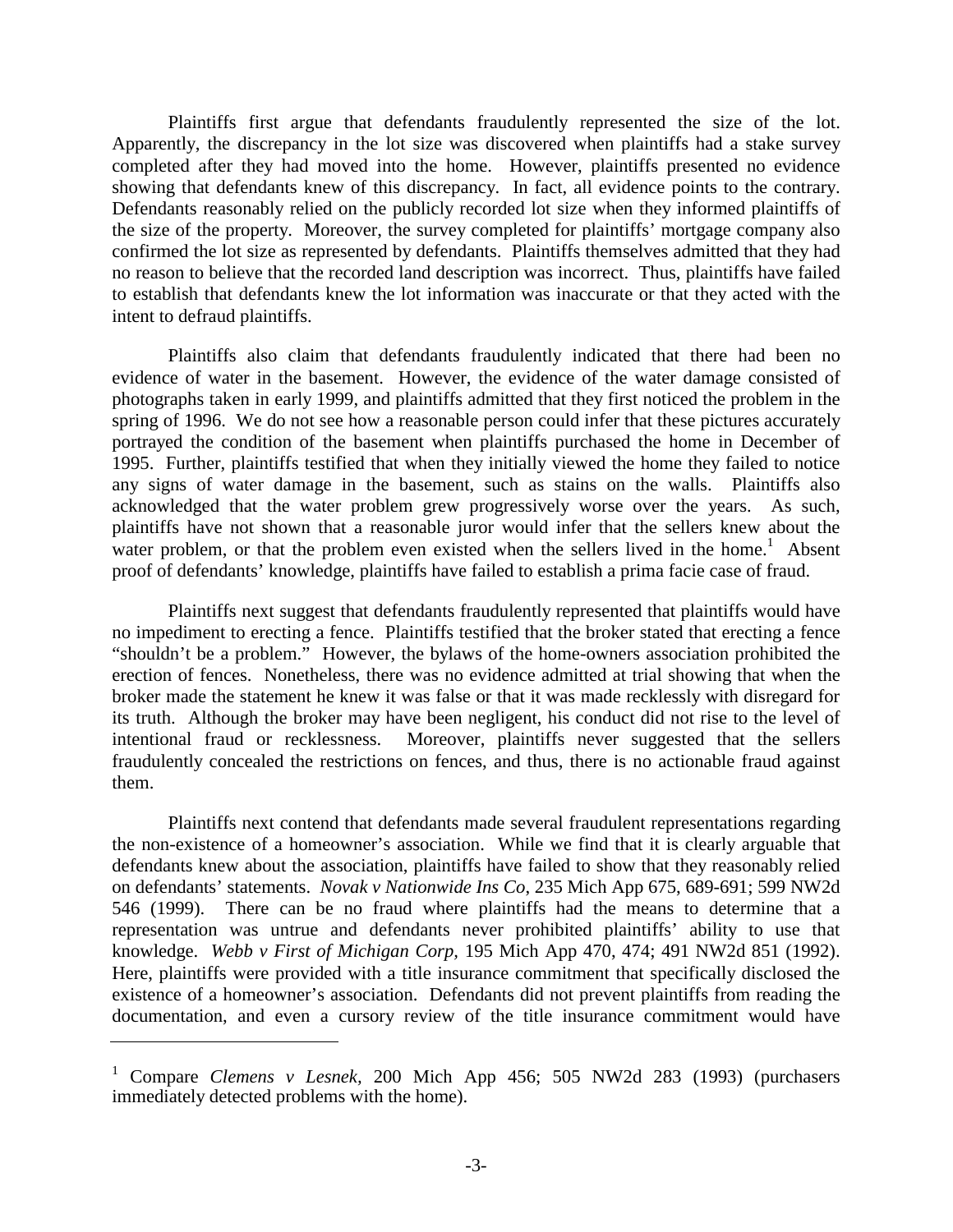disclosed that the property was subject to a homeowner's association. Plaintiffs also acknowledged that they read and understood the title insurance commitment, therefore establishing their reliance on it. Accordingly, plaintiffs cannot claim to have been defrauded when they chose to ignore the available information. *Id*. at 475.

 false impression to the other party, constitutes actionable fraud where there is a duty to disclose*.*  Plaintiffs finally contend that defendants fraudulently concealed the existence of a coil heater. Under the doctrine of silent fraud, the intentional suppression of material facts, to give a *M&D, supra* at 29. A seller's duty to disclose material facts arises when the parties to the transaction "have generally discussed the condition at issue--when the purchaser has expressed some particularized concern or made a direct inquiry--and the seller fails to fully disclose the material facts within the seller's knowledge related to the condition and the buyer detrimentally relies upon the resulting misdirection." *Id*.

While plaintiffs alleged that the sellers knew about the heating coil and failed to disclose it, plaintiffs have not presented any evidence that the sellers had a duty to disclose that fact. Indeed, the record in this case is devoid of any proof that plaintiffs inquired directly or indirectly about the existence of a heating coil or heating problems. Consequently, plaintiffs do not have an action under the doctrine of silent fraud. Moreover, we note that plaintiffs purchased the property "as is" and specifically declined to have a home inspection which may have revealed the coil's existence. See *id*. at 31-33.

Since plaintiffs failed to establish a factual question with respect to the above items, they have failed to sustain a prima facie case of fraud and defendants were entitled to judgment as a matter of law.

### II

 transfer of the subject property by deed or installment sales contract." MCL 565.954(4). In the second count of their complaint, plaintiffs argued that defendants' misrepresentations violated the Seller Disclosure Act, MCL 565.951 *et seq*. However, the Act clearly states that "[a] transferee's right to terminate the purchase agreement expires upon the Because plaintiffs failed to terminate their purchase agreement prior to the transfer of the deed, they forfeited any cause of action under the Act. Moreover, a transfer of property subject to this Act will not be invalidated solely because a person failed to comply with one of its provisions. MCL 565.964.

#### III

Plaintiffs' complaint also contends that defendants violated the MCPA. An individual who suffers harm from any of the acts enumerated in MCL 445.903 can bring suit under the MCPA. MCL 445.911(1)(a). After carefully reviewing the record, we find that plaintiffs have successfully alleged at least one violation of the MCPA.